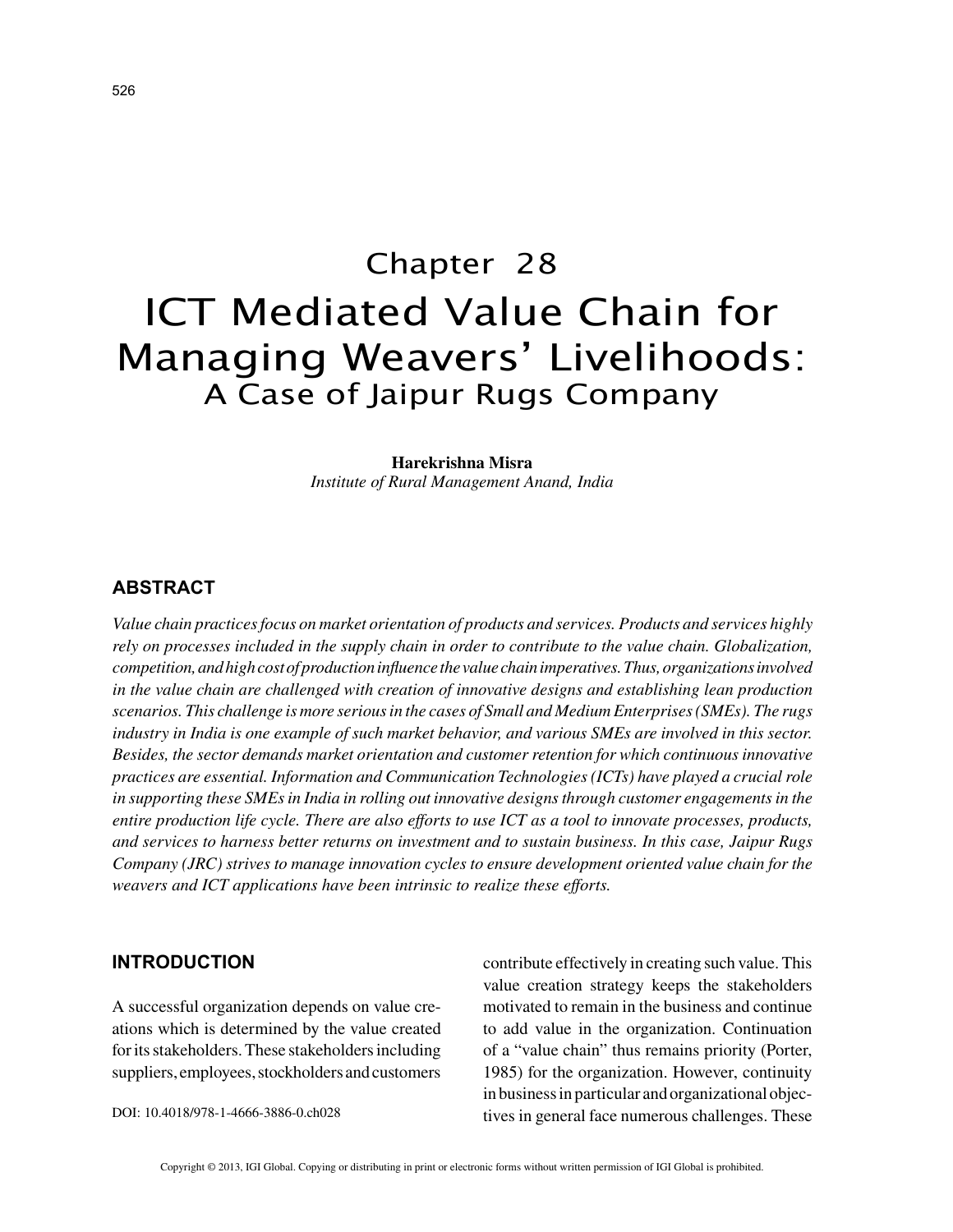challenges are multi dimensional including people, process, technology, assets and other resources. In order to sustain the cohesive relationships among stakeholders while adding value in the process, there is a need to find innovative ways to reengineer the approach to mitigate these challenges. This change management approach needs careful consideration for creating "competitive advantages" in the organization (Porter, 1991). Contemporary value chain analyses recognize the vulnerability, unpredictability, global interdependability and interconnected markets as influencers of competitive advantage (Hedman and Thomas, 2001). SMEs are no exception to such challenges especially in developing countries.

It is argued that systems efficiency, product quality, product differentiation, social and environmental standards and business environment are the important drivers which influence value chain developments in an organization (Herr and Muzira, 2009). These drivers are quite relevant in case of "Development oriented Value Chain" (DVC) management scenarios which draws inspirations primarily from the "Business oriented Value Chain" (BVC) management practices. In a BVC scenario some individuals and groups may not prosper despite making factor contributions for generating wealth through production of goods and services. However, the DVC strives to ensure that its major stakeholders constituted by needy people benefit through social entrepreneurship, SMEs (especially rural enterprises) and other sector organizations. DVC also deals with the challenges related to "distributive justice" in the entire value chain for all these important stakeholders (Griffith et al., (2006). Distributive justice environment ensures that individuals and groups, enterprises and similar entities establish a coherent relationship in the entire value chain. DVC therefore, needs to consider all the dimensions of BVC and add value to the stakeholders' investments and contributions on a sustainable basis with remunerative returns.

*No one knows his or her place in society; no one knows her or his class position or social status; no one knows what abilities or handicaps he or she will have; and no one knows her or his conception of the good or his or her psychological tendencies.*

*Social and economic qualities are to be arranged so that they are both reasonably expected to be to everyone's advantage and attached to positions and offices open to all…*

*While the distribution of wealth and income need not be equal, it must be to everyone's advantage, and at the same time, positions of authority must be accessible to all. Sources: (Rawls, 1971: p 454; Daniels, 2003:pp241-276)*

As viewed by Rawls' theory of distributive justice (Daniles, 2003; Mandle,2009), addition of values to the stakeholders' investment is dependent on their degree of involvement in the organization and socio-economic equities of these stakeholders. Involvement of stakeholders is influenced by many factors including competency in appreciating the business values, economic status, entrepreneurial acumen, and livelihood opportunities, scope to collaborate and abilities to take risks a DVC model. However, it is argued a stakeholder may be more innovative if they are deprived of opportunities to have access to livelihood centric assets leading to equitable growth in society, and enabling environment to imitate examples of risk management (Drucker, 1985; Koellinger, 2008). In SMEs pursuing DVC models, such stakeholders need support to continuously innovate and hone their entrepreneurial skills to add value to their livelihoods. Thus all the attributes of BVC model needs to be embedded in a DVC driven SME.

Application of Value Chain Management Practices in SMEs pursuing contemporary DVC models, needs careful consideration to induct ICT. In DVC sponsored processes, ICT mediated innovative value chain practices coupled with